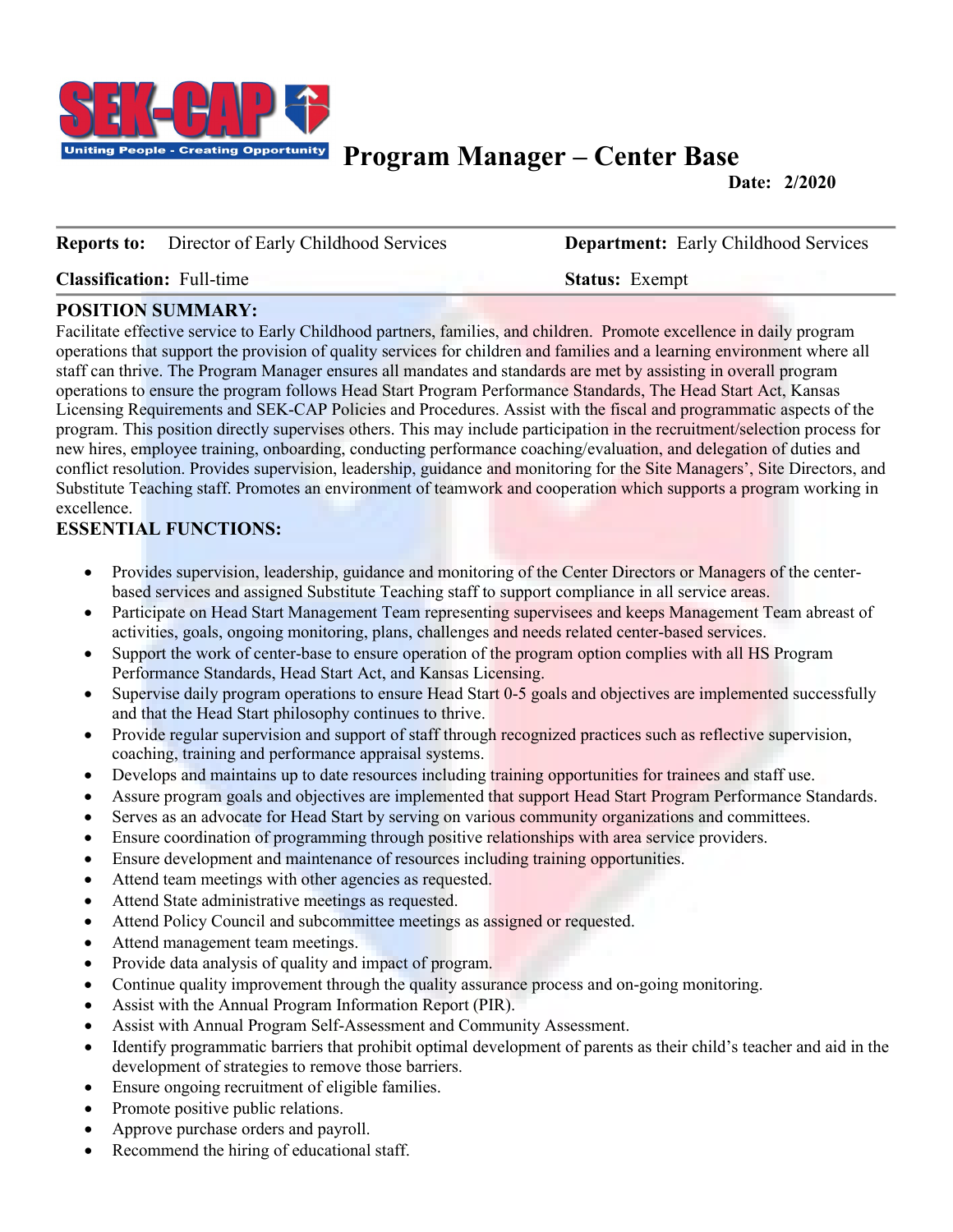- Assist with grant development and budgets.
- Travel within and out of agency area for training/meetings.
- Be familiar with theories and principles of child development and early childhood education services.
- Committed to the concept of helping children and families to become self-sufficient.
- Ability to work unconventional hours.
- Knowledge and understanding of Head Start Program Performance Standards, and state and federal regulations relevant to the Head Start Program 0-5.
- Punctual and dependable in meeting work schedules.
- Effective supervisory skills that promotes a positive and productive environment for staff.
- Ability to work unconventional business hours.
- Utilize Positive Behavior Support (PBS) strategies to prevent and defuse disruptive behavior.
- Comply with Head Start Performance Standards.
- Respect and support cultural differences and diverse family structures.
- Demonstrate good work habits such as arriving on time and adhering to appropriate break times.
- Attend mandatory In-Service trainings and staff meetings.
- Report any suspected abuse or neglect to appropriate authority.
- Advocate for Head Start in the community.
- Maintain and assure confidentiality and privacy of SEK-CAP customers.
- Uphold and promote the core values and mission statement of SEK-CAP.
- Support management decisions both in actions and words.
- Other duties as assigned.

## **KNOWLEDGE AND EXPERIENCE:**

#### **Essential:**

- Basic computer skills on IBM compatible P.C. systems and software.
- Basic operation skills of general office equipment such as photocopiers, faxes, and phone systems.
- Superior interpersonal skills. Ability to get along with diverse personalities; tactful, mature, and flexible.
- Ability to meet and deal tactfully with the general public and to communicate effectively and clearly both orally and in writing.
- Resourceful and well organized.
- Ability to establish and maintain positive, effective working relationships with co-workers, community partners, and customers.
- Ability to learn and adapt.

## **EDUCATION AND QUALIFICATIONS:**

- Bachelor's Degree in Early Childhood or related field
- Five to seven years of experience working in Early Childhood Education
- Five years of supervisory experience
- Possess current, valid driver's license and be insurable by the organization's motor vehicle insurance carrier
- Submit to and pass standard criminal history check
- Submit to and pass standard drug screen test
- Obtain First Aid and CPR certification
- Successfully complete a physical exam, TB skin test, and be fully vaccinated for COVID-19 before beginning employment

## **PHYSICAL REQUIREMENTS/WORK ENVIRONMENT:**

The physical demands and work environment described here are representative of those that must be met by an employee to successfully perform the essential functions of this job. Reasonable accommodations may be made to enable individuals with disabilities to perform the essential functions.

- Use hands to finger, handle, or feel
- Reach with hands and arms
- Sit or occasionally stand; walk and stoop, kneel, or crouch
- Regularly lift and/or move up to ten pounds